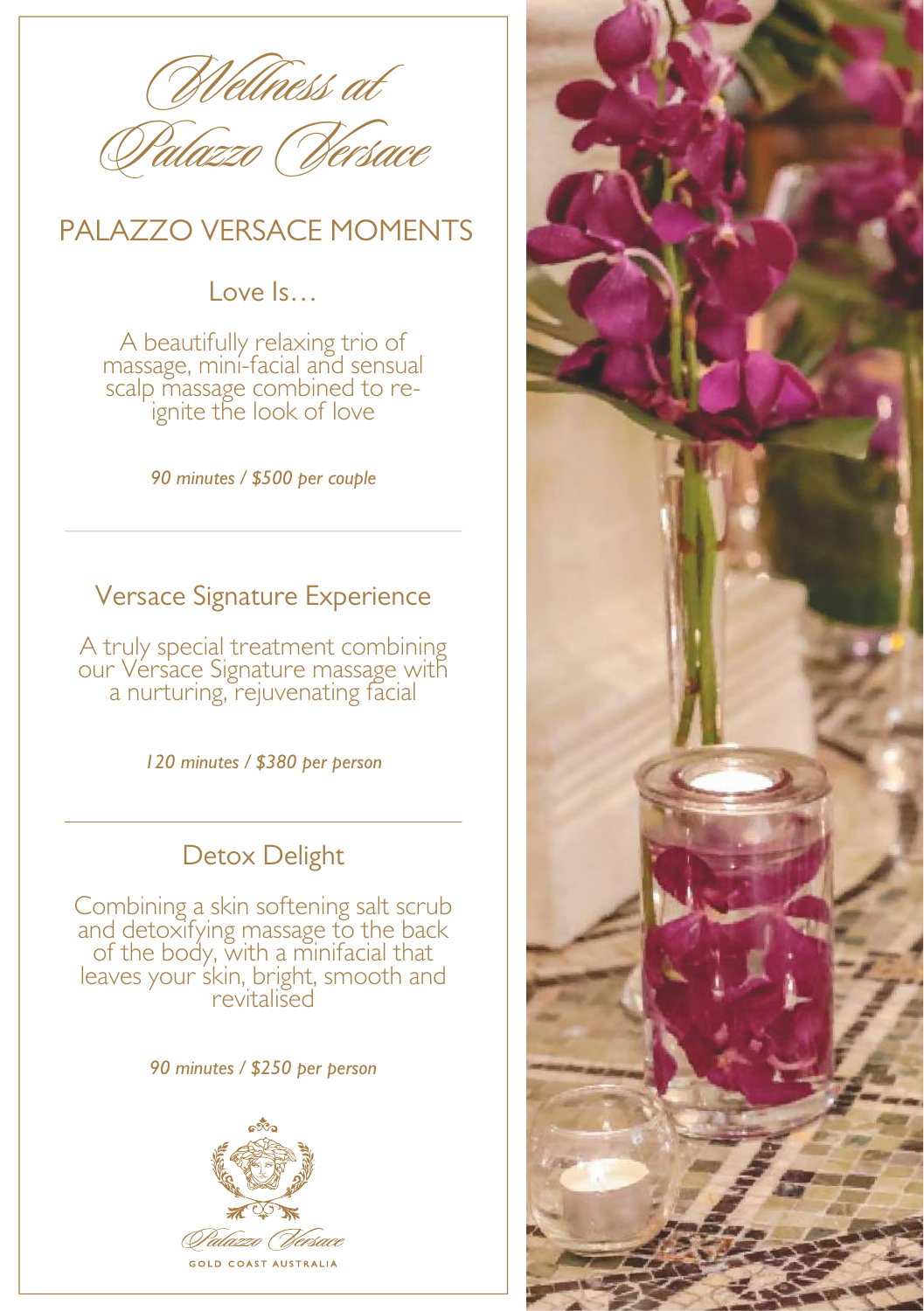

Welness at



# MASSAGE CEREMONIES

### Versace Signature Massage

This relaxing, therapeutic massage is the perfect way to unwind

> *60 minutes / \$180 per person 90 minutes / \$230 per person*

### Back, Neck and Shoulder Soother

Focusing on the areas that traditionally hold the most tension, this treatment eliminates discomfort, restores mobility and moves the body back to balance

> *30 minutes / \$100 per person 60 minutes / \$180 per person*

#### Hot Stone Massage

Be transported to a place of deep relaxation by this beautifully nurturing treatment. The Smooth basalt stones and massage techniques release long held muscular tension

#### *90 minutes / \$260 per person*